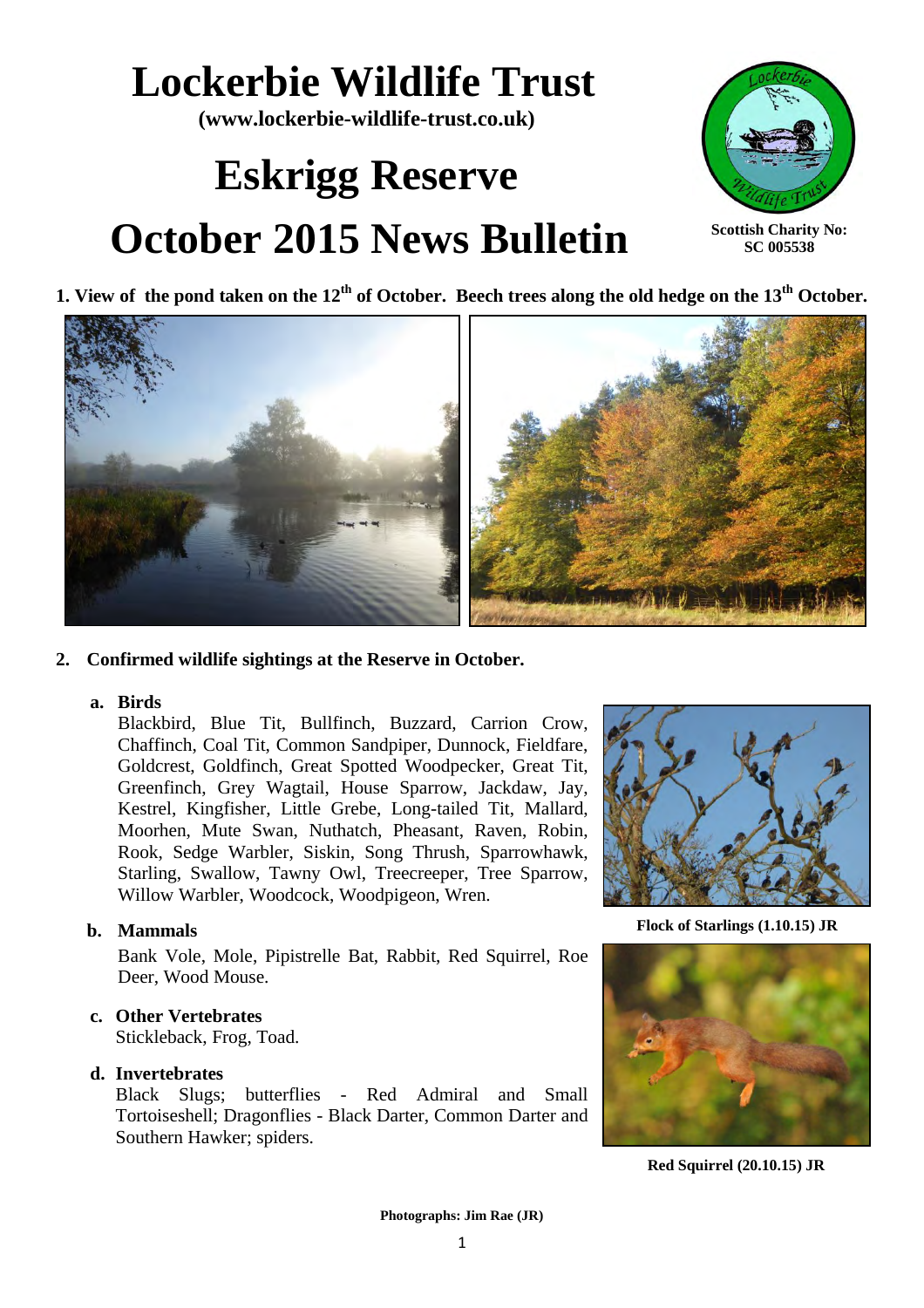## **3. October photo-gallery.**



**Row 1: Shaggy Inkcap at different stages in development (JR) Row 2: Black Darter (GT), Shaggy Scalycap (JR), Mute Swan (JR) Row 3: Green-veined White on Devil's-bit Scabious (AL), Red Squirrel (AL), Common Darter (AL) Row 4: Copper Underwing (JR), Wrens 1 & 2 (BL), Yellow-lined Quaker (JR) Row 5: Fly Agaric (JR), Nettle-tap on Marsh Ragwort (JR), Rosehips (JR)**

**Photographs by: Andrina Laidler (AL), Bob Little (BL), Jim Rae (JR), George Trudt (GT).**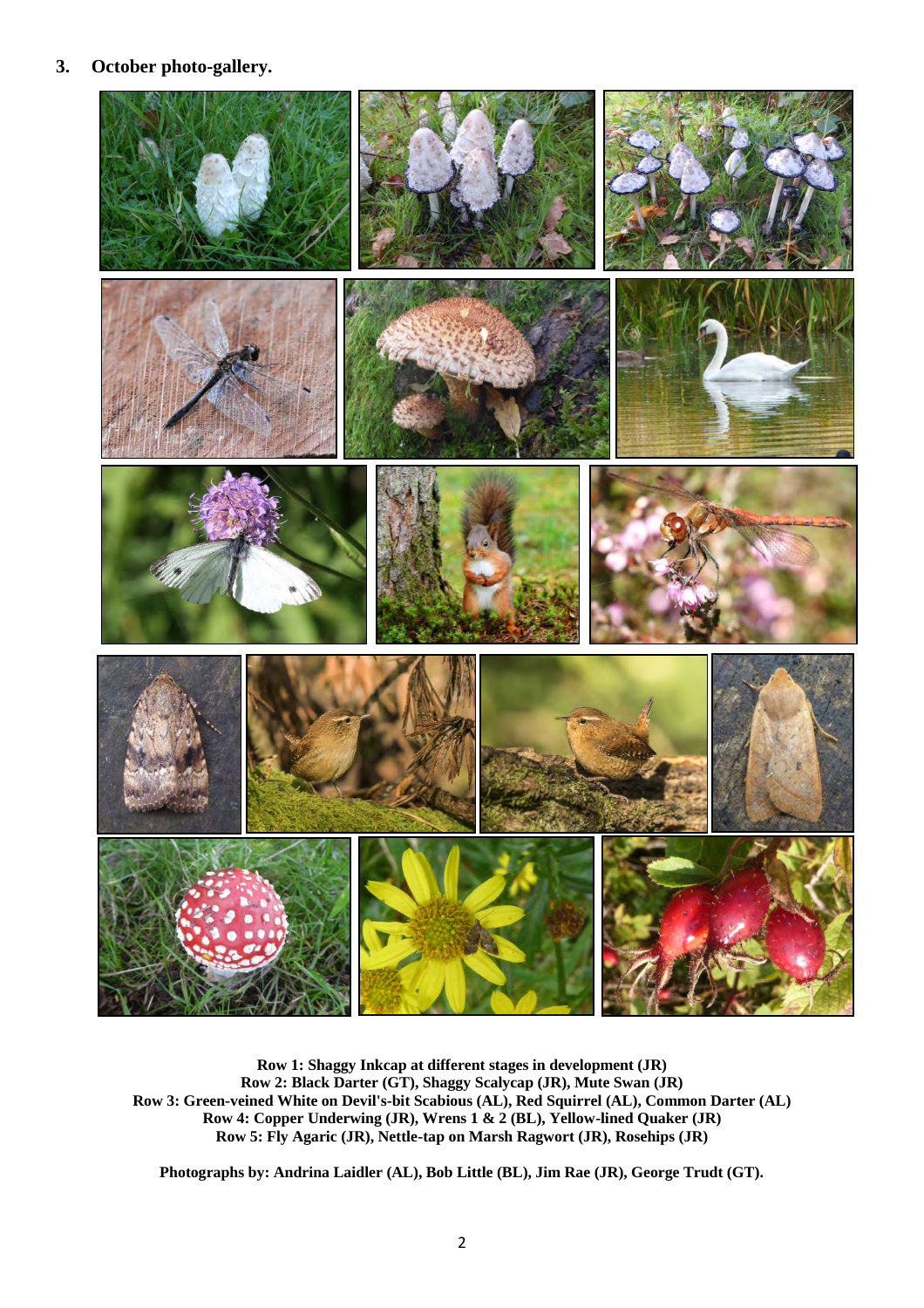## **4. Volunteer Work**

**Thu. 1st - Lockerbie Academy - Work Experience Thomas Gibbs** and **Connor Jardine** helped to rake up leaves from the Reserve path.



**Sat. 3rd - Lockerbie Academy - Duke of Edinburgh Award Rory Morford, Keir Stewart** and **Adam Wilson** (not in Picture) worked on the woodland path.



## **Thu. 8th - Lockerbie Academy - Work Experience**

**Thomas Gibbs** and **Conor Jardine** helped prune the willow sculpture at Applegarth Primary and gather willow branches from the primary and at the Reserve for the Den Building activity on the  $15<sup>th</sup>$  of October.





**Sat. 10th - Lockerbie Academy - Duke of Edinburgh Award Adam Wilsom, Angus Johnstone, Michael Kerr** and **Patrick Malone** worked on the woodland path and gathered up willow branches for the Den Building activity on the  $15^{th}$ .

**Tue. 12th** and **Thu. 14th Lockerbie Academy - Duke of Edinburgh Award Angus Johnstone** helped to clear reed-grass from the pond margin.





**Thu. 15th - Stuart Black** cut off the branches from the tree that had fallen into the pond then ringed the trunk to kill the tree but left the trunk in place to provide a perch for the Kingfisher and other wetland birds.

**Sat. 17th - Lockerbie Academy - Duke of Edinburgh Award Patrick Malone, Michael Kerr, Adam Wilson** and **Angus Johnstone** topped up the Reserve path with gravel.



**Sun. 25th - Maintenance Day** 

**Sybille Spägele** and **Jim Rae** raked up and cleared the leaves from the Reserve path.

## **Thu. 29th - Lockerbie Academy - Work Experience**

**Connor Jardine** helped **Jim** to clear branches from the edge of the pond and put up some of the lanterns for the Lantern Parade on Sunday  $1<sup>st</sup>$  November.

## **Sat. 31st - Lockerbie Academy - Duke of Edinburgh Award**

**Rory Holden, Michael Kerr, Rory Monford** and **Adam Wilson** helped to clear cut timber from the pond and bank and put up the remaining lanterns.

**Photographs by Jim Rae**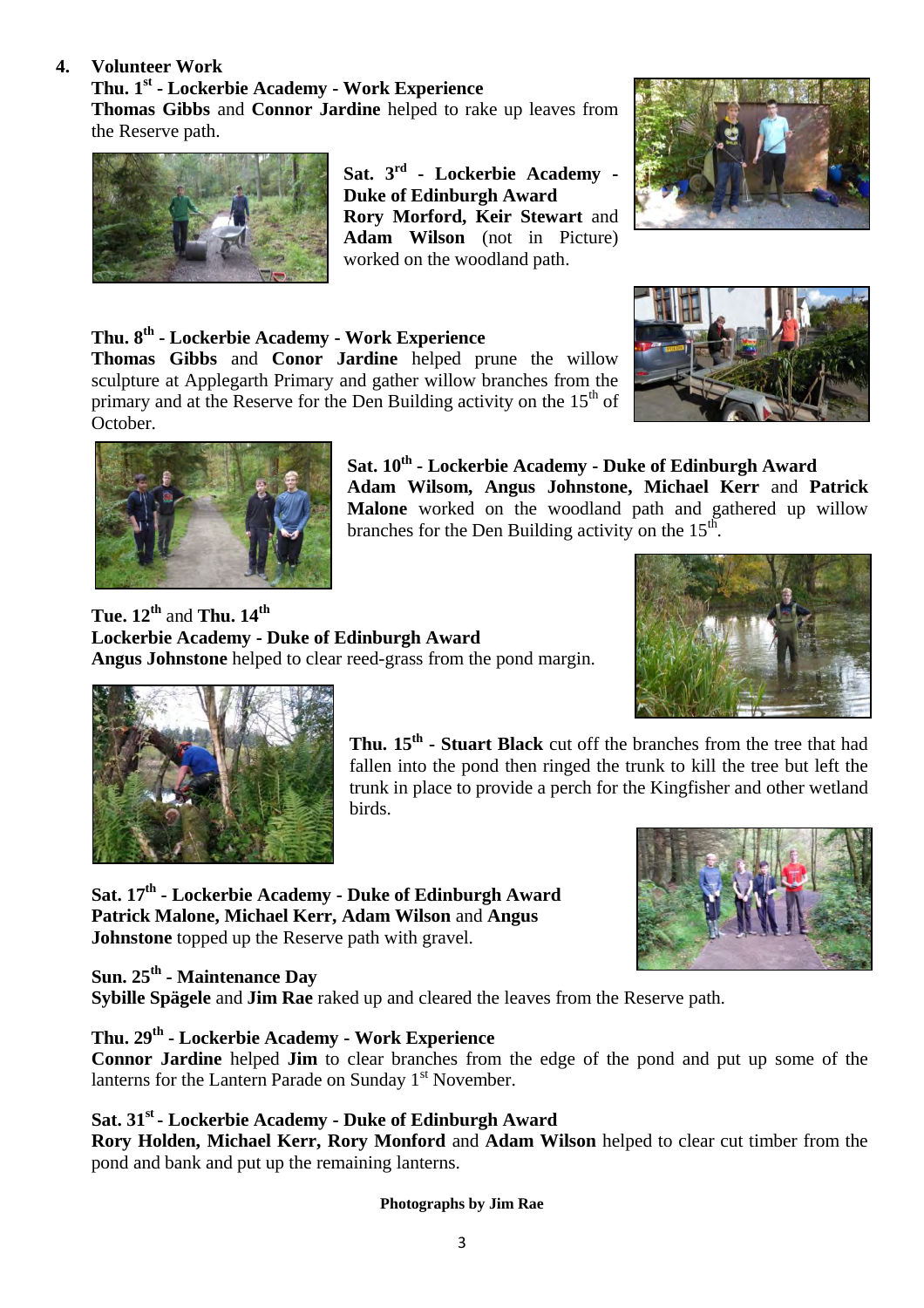## **5. Planned Activities**

## **Sun. 11th - Wild Autumn - October Moths with Jim Rae There were seventeen species identified on the day, with three of them new to the Reserve.**

## **Macro-moths**

Canary-shouldered Thorn, Common Marbled Carpet, Copper Underwing, **Dark Chestnut,** Dark Marbled Carpet, **Feathered Thorn,** Grey Pine Carpet, July Highflyer, Large Yellow Underwing, Pine Carpet*,* Pink-barred Sallow, Red-line Quaker, Spruce Carpet, **Streak**, Yellow-line Quaker.

## **Micro-moths**

Nettle-tap, *Ypsolopha parenthesella* (no common name)



**New Species: Dark Chestnut Feathered Thorn Streak**

## **Thu. 15th - Den Building with Jim Rae and Rory Macpherson**



**Just four of the eight dens constructed by the groups involved.**

## **Sun. 18th - Wild Autumn - Fungal Foray with Duncan Ford**

Once again, we thank Duncan for a very interesting and informative afternoon.

The following fungi were identified during the guided walk:

*Amanita franchetii***,** Amethyst Deceiver, Beechwood Sickener, Blackening Brittlegill, Blusher, Cep, Chanterelle, Clouded Funnel, Common Puffball, Deadly Webcap, Dyer's Mazegill, Elfin Saddle, Fly Agaric, Grey Knight, Honey Fungus, Jelly Tooth, Ochre Brittlegill, Primrose Brittlegill, Rufous Milkcap, Saffron Milkcap, Sickener, Shaggy Scalycap, Tawny Grisette, Wood Cauliflower, Wood Hedgehog, Wood Pinkgill.

The following were identified on the same day, before or after the guided walk:

 Ashen Chanterelle, Bay Polypore, Birch Milkcap, Birch Polypore, Bovine Bolete, Brown Rollrim, Club Foot, Common Earthball, Common Eyelash, Conifer Mazegill, Crab Brittlegill, Crested Coral, Dappled Webcap, Earthtongue, Fenugreek Milkcap, Glistening Inkcap, Grey Grisette, Horsehair Parachute, Jellybaby, Shaggy Inkcap, Snaketongue Truffleclub, Turkeytail, Willow Bracket, Yellow Stagshorn.







**Honey Fungus Bay Polypore Common Eyelash**

**Photographs by Jim Rae**